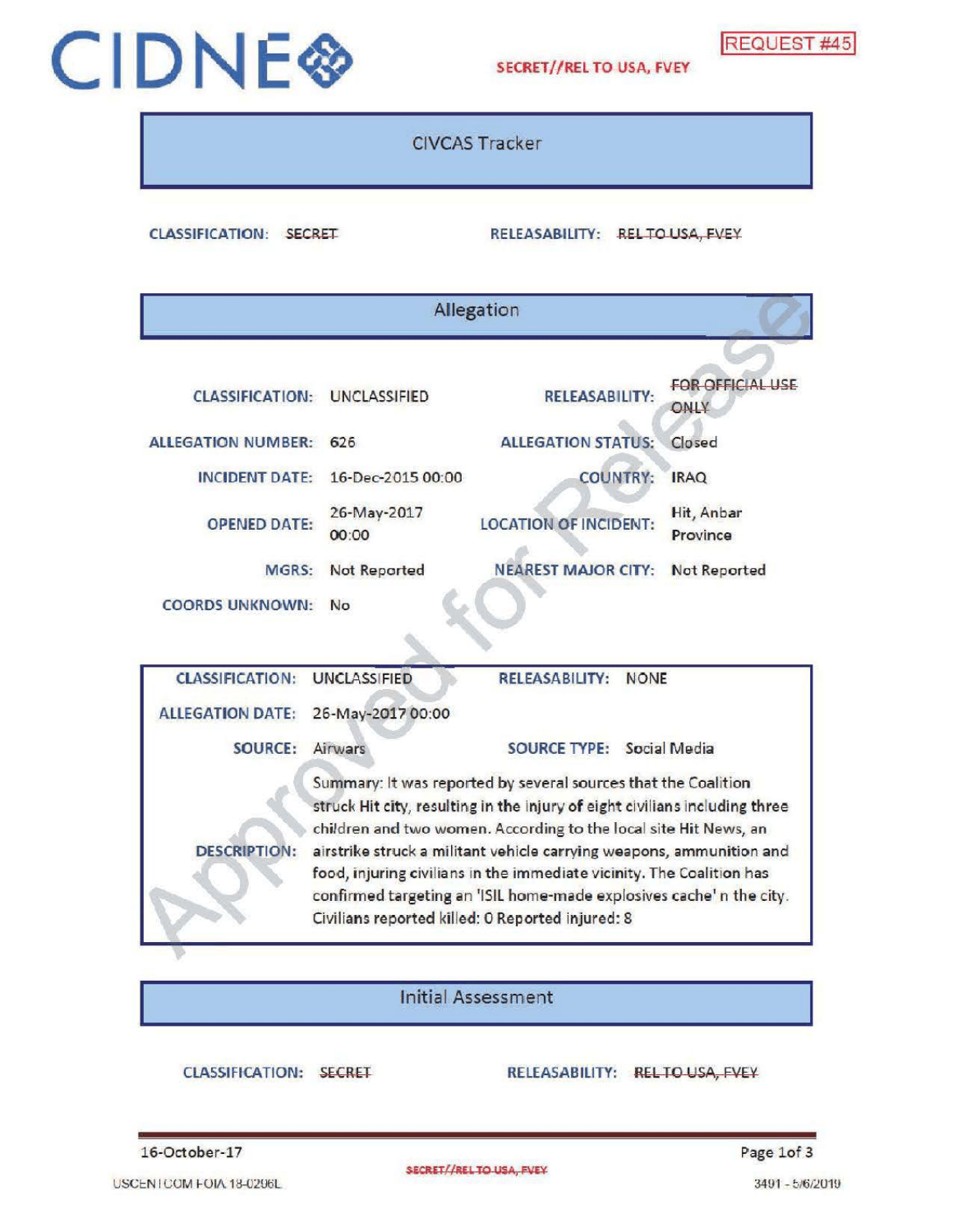

| <b>INITIAL DATE:</b> | <b>Not Reported</b> |
|----------------------|---------------------|
|----------------------|---------------------|

INITIALASSESSMENT: Not Reported

Assessment Details

### Assessment

ASSESSMENT UNIT: CITF-OIR PASSESSMENT Not Reported

CLASSIFICATION: SECRET RELEASABILITY: REL TO USA, FVEY ASSESSMENT TASK

DATE:

NON-US COALITION NATION: Not Reported

Strikeb)(1)1.4is a dynamic strike on ISIL weapons cache. The target was struck by an  $(b)(1)1.4a$  from an( $b)(1)1.4aby$ callsign,  $(b)(1)1.4a$ ,  $(b)(6)$  1x HME cache destroyed. This is the only strike in Hit, Iraq on 16b)(1)1. aDec 15. There are three strikes, 4Km south of Hit on 15 Dec 2015. CJTF-OIR CIVCAS Cell closed this allegation at the initial assessment phase. No strikes corroborate the allegation. The weapons cache was a storage facility. No strikes struck a militant vehicle

carrying weapons<br>ASSESSMENT CIVCAS: No<br>EURTHER ACTIONS DIRECTED: Not Benetics FURTHER ACTIONS DIRECTED: Not Reported LESSON LEARNED/ROOT CAUSE: Not Reported

ASSESSMENT RESPONSE:

ASSESSMENT KILLED: 0 ASSESSMENT INJURED: 0

16-October- 17 Page 2of 3

USCENTCOM FOIA 18-0296L 3492 - 5/6/2019

SECRET//RELTO USA, FVEY